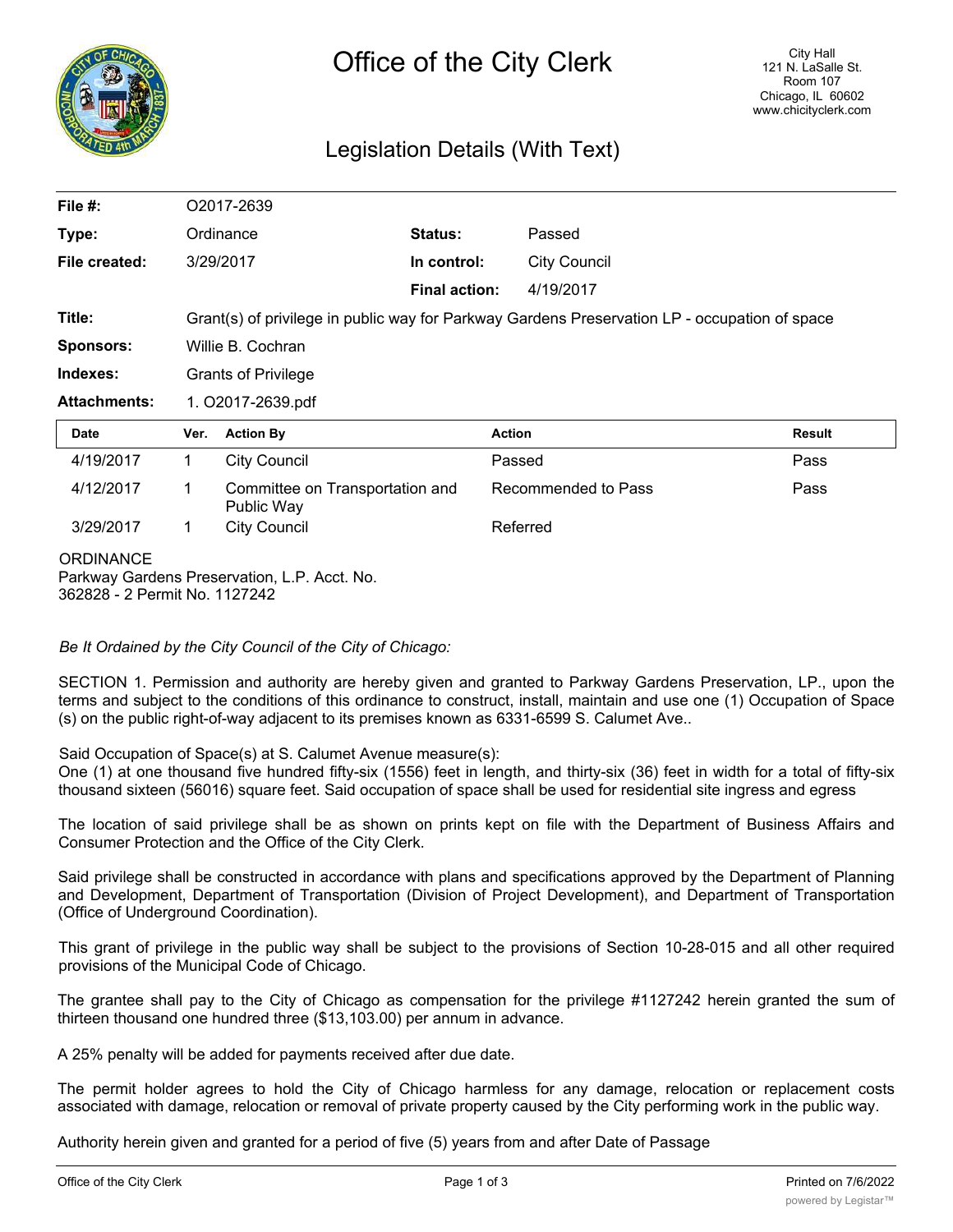Willie Cochran 20th Ward

Page 1

*IFage j or o)*

## Calumet Ave Looking South

Department of Business Affairs and Consumer Protection Small Business Center - Public Way Use Unit City Hall - 121 N. LaSalle Street. Room 800 • Chicago, IL 60602 312-74-GOBIZ/312-744-6249 • (312) 744-1944 (TTY) Imp //www cil\olchicauo org/bacp

**03/29/2017**

**Alderman Willie Cochran** Ward #20 City of Chicago City Hall, Room 300 121 "North LaSalle Street Chicago. Illinois 60602

**Re: An ordinance to use and maintain a portion of the public right-of-way for one (1) occupation of** space(s) for Parkway Gardens Preservation, L.P., adjacent to the premises known as 6331-6599 S. Calumet Ave..

## **Dear Alderman Willie Cochran:**

The applicant referenced above has requested the use ofthe public right-of-way for a occupation of space(s). An ordinance has been prepared by the Department of Business Affairs and Consumer Protection - Small Business Center - Public Way Use Unit for presentation to the City Council. Because this request was made for properties located in your ward, as approved by you as per the attached, I respectfully request that you introduce the attached ordinance at the next City Council meeting.

If you have any questions regarding this ordinance, please contact Anthony Bertuca at (312) 744-5506.